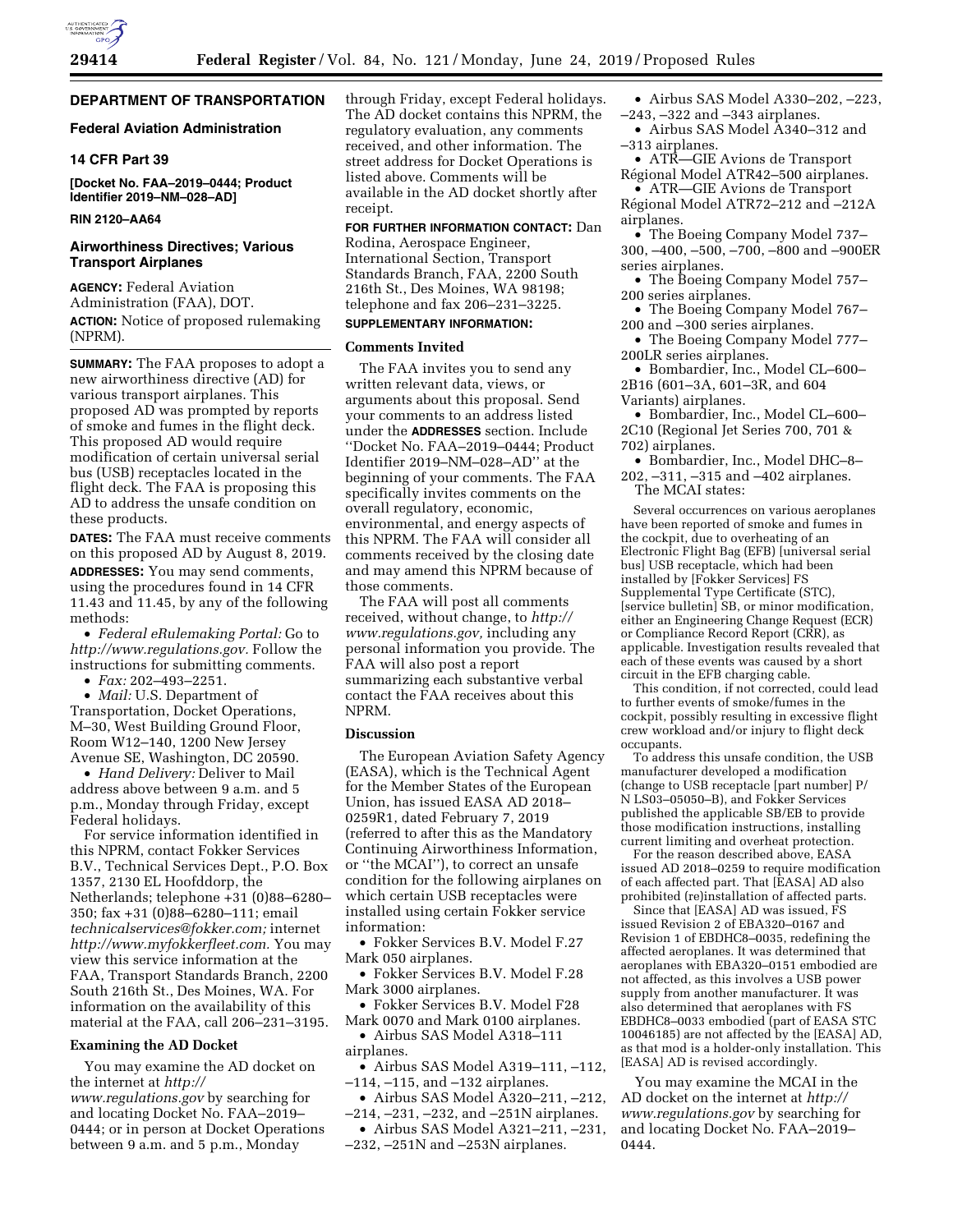# **Related Service Information Under 1 CFR Part 51**

Fokker Services B.V. has issued the following service information, which describes procedures for modifying the electronic flight bag USB receptacles located in the flight deck, including current limiting and overheat protection. These documents are distinct since they apply to different airplane models.

• Fokker Services F28 Generic Service Bulletin SBF28–46–002, Revision 0, dated July 27, 2018.

• Fokker Services F50/60 Generic Service Bulletin SBF50–46–006, Revision 0, dated July 27, 2018.

• Fokker Services F100/700 Generic Service Bulletin SBF100–46–008, Revision 0, dated July 27, 2018.

• Fokker Services Engineering Bulletin EBA320–0167, Revision 2, dated December 13, 2018.

• Fokker Services Engineering Bulletin EBA330–0011, Revision 0, Sequence 9, dated July 27, 2018.

• Fokker Services Engineering Bulletin EBA340–0005, Revision 0, Sequence 8, dated July 27, 2018.

• Fokker Services Engineering Bulletin EBAT72–0013, Revision 0, Sequence 7, dated July 27, 2018.

• Fokker Services Engineering Bulletin EBB737–0156, Revision 3, dated February 25, 2019.

• Fokker Services Engineering Bulletin EBB757–0020, Revision 1, dated October 2, 2018.

• Fokker Services Engineering Bulletin EBB767–0023, Revision 1, dated October 3, 2018.

• Fokker Services Engineering Bulletin EBB777–0009, Revision 1, dated October 3, 2018.

• Fokker Services Engineering Bulletin EBCL60–0010, Revision 1, dated August 30, 2018.

• Fokker Services Engineering Bulletin EBDHC8–0035, Revision 1, dated December 13, 2018.

This service information is reasonably available because the interested parties have access to it through their normal course of business or by the means identified in the **ADDRESSES** section.

# **FAA's Determination**

This product has been approved by the aviation authority of another country, and is approved for operation in the United States. Pursuant to our bilateral agreement with the State of Design Authority, the FAA has been notified of the unsafe condition described in the MCAI and service information referenced above. The FAA is proposing this AD because we evaluated all the relevant information and determined the unsafe condition described previously is likely to exist or develop on other products of the same type design.

#### **Proposed Requirements of This NPRM**

This proposed AD would require accomplishing the actions specified in the service information described previously.

## **Costs of Compliance**

The FAA estimates that this proposed AD affects 14 airplanes of U.S. registry. The FAA estimates the following costs to comply with this proposed AD:

# ESTIMATED COSTS FOR REQUIRED ACTIONS

| ∟abor cost                                  | Parts cost | Cost per<br>product | Cost on U.S.<br>operators |
|---------------------------------------------|------------|---------------------|---------------------------|
| 3 work-hours $\times$ \$85 per hour = \$255 | * \$0      | \$255               | \$3,570                   |

\* The FAA has received no definitive data on the parts costs for the required actions.

According to the manufacturer, some or all of the costs of this proposed AD may be covered under warranty, thereby reducing the cost impact on affected individuals. The FAA does not control warranty coverage for affected individuals. As a result, the FAA has included all known costs in our cost estimate.

#### **Authority for This Rulemaking**

Title 49 of the United States Code specifies the FAA's authority to issue rules on aviation safety. Subtitle I, section 106, describes the authority of the FAA Administrator. Subtitle VII: Aviation Programs, describes in more detail the scope of the Agency's authority.

The FAA is issuing this rulemaking under the authority described in Subtitle VII, Part A, Subpart III, Section 44701: ''General requirements.'' Under that section, Congress charges the FAA with promoting safe flight of civil aircraft in air commerce by prescribing regulations for practices, methods, and procedures the Administrator finds necessary for safety in air commerce. This regulation is within the scope of that authority because it addresses an

unsafe condition that is likely to exist or develop on products identified in this rulemaking action.

This proposed AD is issued in accordance with authority delegated by the Executive Director, Aircraft Certification Service, as authorized by FAA Order 8000.51C. In accordance with that order, issuance of ADs is normally a function of the Compliance and Airworthiness Division, but during this transition period, the Executive Director has delegated the authority to issue ADs applicable to transport category airplanes and associated appliances to the Director of the System Oversight Division.

#### **Regulatory Findings**

We determined that this proposed AD would not have federalism implications under Executive Order 13132. This proposed AD would not have a substantial direct effect on the States, on the relationship between the national Government and the States, or on the distribution of power and responsibilities among the various levels of government.

For the reasons discussed above, I certify this proposed regulation:

1. Is not a ''significant regulatory action'' under Executive Order 12866;

2. Will not affect intrastate aviation in Alaska; and

3. Will not have a significant economic impact, positive or negative, on a substantial number of small entities under the criteria of the Regulatory Flexibility Act.

#### **List of Subjects in 14 CFR Part 39**

Air transportation, Aircraft, Aviation safety, Incorporation by reference, Safety.

# **The Proposed Amendment**

Accordingly, under the authority delegated to me by the Administrator, the FAA proposes to amend 14 CFR part 39 as follows:

# **PART 39—AIRWORTHINESS DIRECTIVES**

■ 1. The authority citation for part 39 continues to read as follows:

**Authority:** 49 U.S.C. 106(g), 40113, 44701.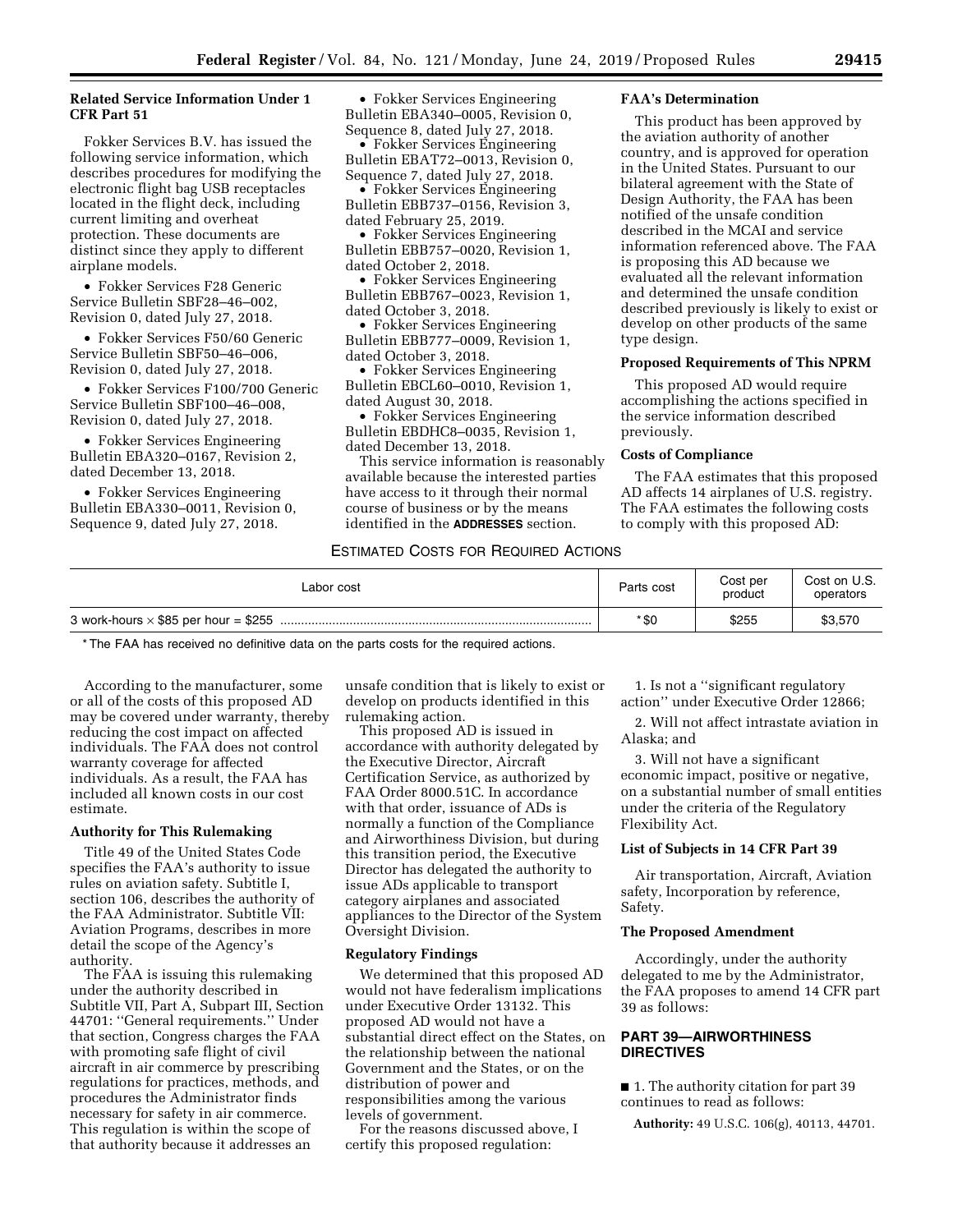-

# **§ 39.13 [Amended]**

■ 2. The FAA amends § 39.13 by adding the following new airworthiness directive (AD):

# **Transport Category Airplanes:** Docket No. FAA–2019–0444; Product Identifier 2019–NM–028–AD.

# **(a) Comments Due Date**

We must receive comments by August 8, 2019.

# **(b) Affected ADs**

None.

# **(c) Applicability**

This AD applies to the airplanes identified in figure 1 to paragraph (c) of this AD, certificated in any category, having an affected part (defined in paragraph (g) of this AD) installed as specified in the applicable service information identified in figure 1 to paragraph (c) of this AD. **BILLING CODE 4910–13–P**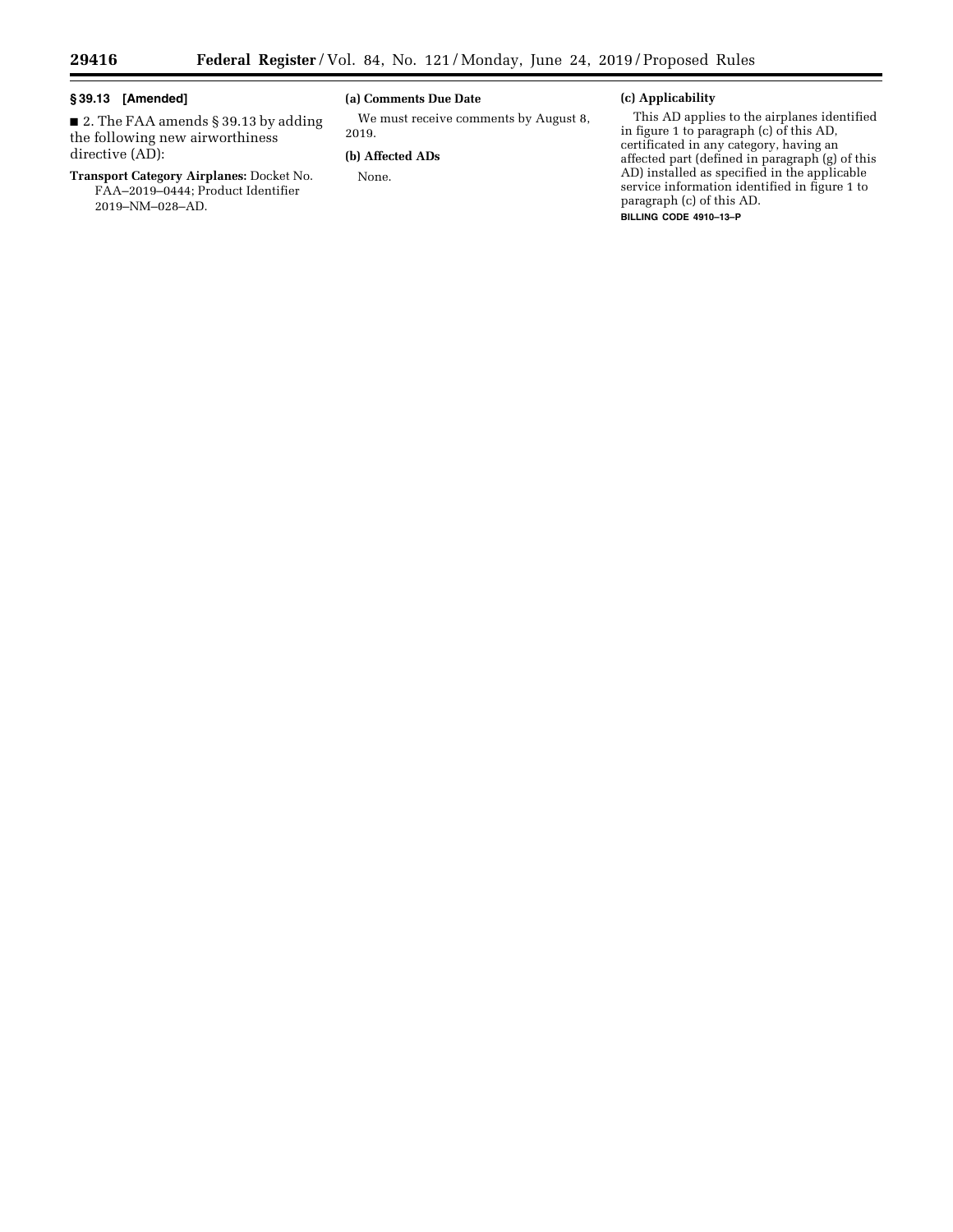$\equiv$ 

| <b>Affected Airplanes, All Manufacturer</b><br><b>Serial Numbers</b>                                                                                                                                                              | <b>Fokker Modification Service Bulletin</b><br>(SB)/Engineering Bulletin (EB) Used to<br><b>Install Affected Part</b>                                                                                                                                                                                                                                    |
|-----------------------------------------------------------------------------------------------------------------------------------------------------------------------------------------------------------------------------------|----------------------------------------------------------------------------------------------------------------------------------------------------------------------------------------------------------------------------------------------------------------------------------------------------------------------------------------------------------|
| Fokker Services B.V. Model F.27 Mark<br>050 airplanes                                                                                                                                                                             | SBF50-46-004                                                                                                                                                                                                                                                                                                                                             |
| Fokker Services B.V. Model F28 Mark<br>3000 airplanes                                                                                                                                                                             | SBF28-46-001                                                                                                                                                                                                                                                                                                                                             |
| Fokker Services B.V. Model F28 Mark<br>0070 and Mark 0100 airplanes                                                                                                                                                               | SBF100-46-003                                                                                                                                                                                                                                                                                                                                            |
| Airbus SAS Model A318-111 airplanes;<br>Model A319-111, -112, -114, -115, and<br>-132 airplanes; Model A320-211, -212,<br>-214, -231, -232, and -251N airplanes; and<br>Model A321-211, -231, -232, -251N, and<br>-253N airplanes | EBA319-0025 or -0032; EBA320-0044,<br>$-0049, -0059, -0064, -0095, -0097, -0105,$<br>$-0108, -0124, -0126, -0139, -0140, -0141,$<br>-0145, -0150, -0156, -0158, -0160, or -0164                                                                                                                                                                          |
| Airbus SAS Model A330-202, -223, -243,<br>-322, and -343 airplanes                                                                                                                                                                | EBA330-0004, -0005, or -0007                                                                                                                                                                                                                                                                                                                             |
| Airbus Model A340-312 and -313<br>airplanes                                                                                                                                                                                       | EBA340-0001 or -0004                                                                                                                                                                                                                                                                                                                                     |
| ATR – GIE Avions de Transport Régional<br>Model ATR42-500 airplanes; and Model<br>ATR72-212 and -212A airplanes                                                                                                                   | EBAT72-0006, -0007, -0008, -0010, or<br>$-0011$                                                                                                                                                                                                                                                                                                          |
| The Boeing Company Model 737-300,<br>-400, -500, -700, -800 and -900ER series<br>airplanes                                                                                                                                        | (EASA supplemental type certificate (STC)<br>10061825, which corresponds to FAA STC<br>ST03939NY) EBB737-0008, -0021, -0022,<br>$-0023, -0025, -0031, -0032, -0041, -0044,$<br>$-0046, -0052, -0068, -0070, -0071, -0088,$<br>$-0094, -0096, -0098, -0099, -0108, -0113,$<br>$-0123, -0124, -0133, -0140, -0143, -0147,$<br>$-0148$ , $-0149$ or $-0154$ |
| The Boeing Company Model 757-200<br>series airplanes                                                                                                                                                                              | EBB757-0002, -0004, -0005, or -0010                                                                                                                                                                                                                                                                                                                      |
| The Boeing Company Model 767-200 and<br>-300 series airplanes                                                                                                                                                                     | EBB767-0003, -0004, -0006, -0008, -0009,<br>$-0010, -0011, -0014, -0015,$ or $-0018$                                                                                                                                                                                                                                                                     |
| The Boeing Company Model 777-200LR<br>series airplanes                                                                                                                                                                            | EBB777-0005 or -0007                                                                                                                                                                                                                                                                                                                                     |

# **Figure 1 to paragraph** (c) **of this AD** *-Detailed Applicability*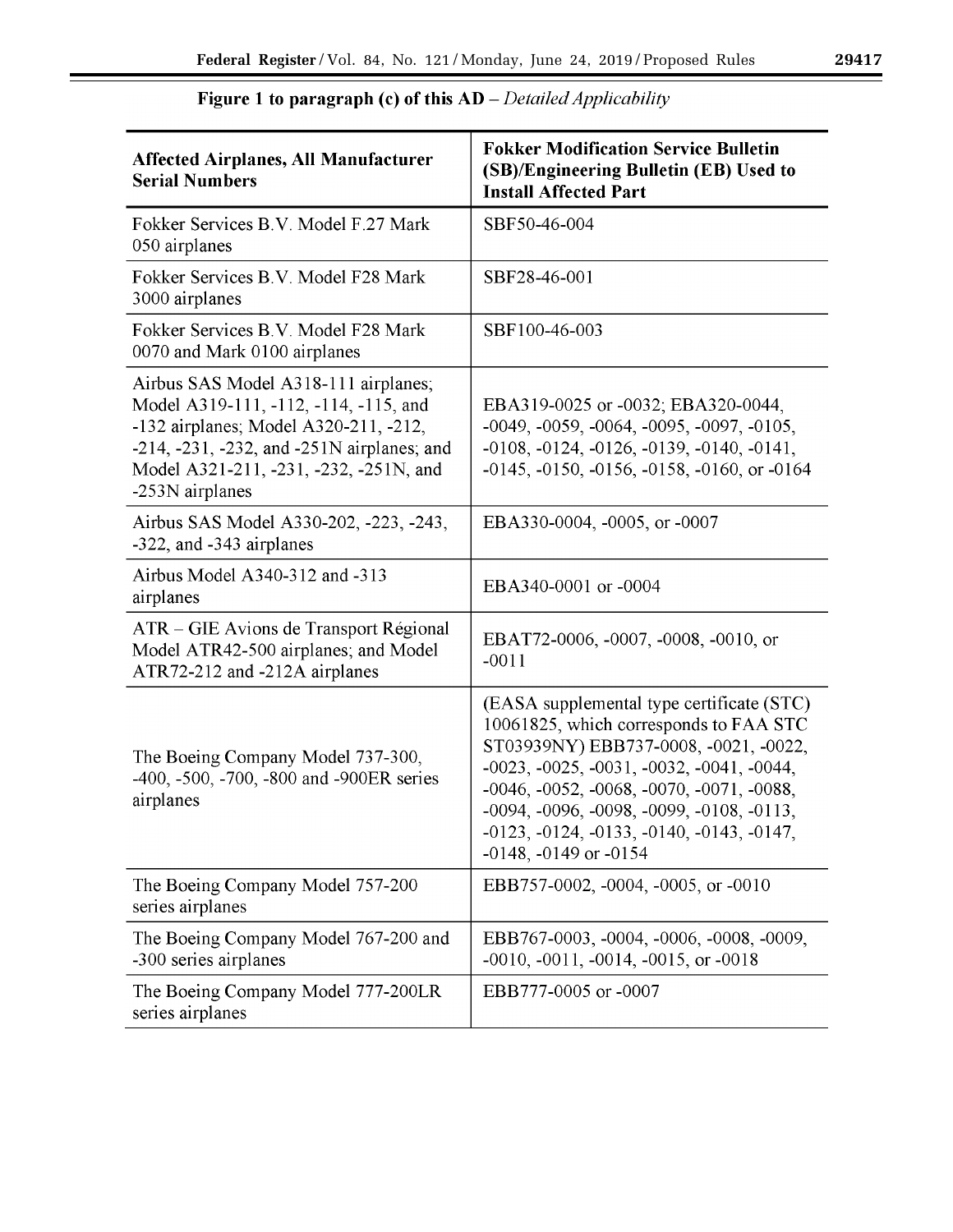| <b>Affected Airplanes, All Manufacturer</b><br><b>Serial Numbers</b>                                                                                                 | <b>Fokker Modification Service Bulletin</b><br>(SB)/Engineering Bulletin (EB) Used to<br><b>Install Affected Part</b> |
|----------------------------------------------------------------------------------------------------------------------------------------------------------------------|-----------------------------------------------------------------------------------------------------------------------|
| Bombardier, Inc., Model CL-600-2B16<br>$(601-3A, 601-3R, and 604 Variants)$<br>airplanes; and Model CL-600-2C10<br>(Regional Jet Series 700, 701 & 702)<br>airplanes | EBCL60-0005 or -0008                                                                                                  |
| Bombardier, Inc., Model DHC-8-202,<br>$-311, -315$ , and $-402$ airplanes                                                                                            | (EASA STC 10046185, which corresponds<br>to FAA STC ST03700NY) EBDHC8-0019,<br>022, $-0031$ , or $-0034$              |

#### **BILLING CODE 4910–13–C**

## **(d) Subject**

Air Transport Association (ATA) of America Code 46, Information systems.

#### **(e) Reason**

This AD was prompted by reports of smoke and fumes in the flight deck. We are issuing this AD to address smoke and fumes in the flight deck, which could result in excessive flightcrew workload and injury to flight deck occupants.

#### **(f) Compliance**

Comply with this AD within the compliance times specified, unless already done.

#### **(g) Definition**

For the purpose of this AD, an ''affected part'' is a universal serial bus (USB) receptacle manufactured by Lone Star Aviation, Corporation, having part number LS03–05050–A.

#### **(h) Modification**

Within 12 months after the effective date of this AD, modify each affected part in accordance with the Accomplishment Instructions of the applicable Fokker Services B.V. service information identified in paragraphs (h)(1) through (h)(13) of this AD.

(1) Fokker Services Engineering Bulletin EBA320–0167, Revision 2, dated December 13, 2018.

(2) Fokker Services Engineering Bulletin EBA330–0011, Revision 0, Sequence 9, dated July 27, 2018.

(3) Fokker Services Engineering Bulletin EBA340–0005, Revision 0, Sequence 8, dated July 27, 2018.

(4) Fokker Services Engineering Bulletin EBAT72–0013, Revision 0, Sequence 7, dated July 27, 2018.

(5) Fokker Services Engineering Bulletin EBB737–0156, Revision 3, dated February 25, 2019.

(6) Fokker Services Engineering Bulletin EBB757–0020, Revision 1, dated October 2, 2018.

(7) Fokker Services Engineering Bulletin EBB767–0023, Revision 1, dated October 3, 2018.

(8) Fokker Services Engineering Bulletin EBB777–0009, Revision 1, dated October 3, 2018.

(9) Fokker Services Engineering Bulletin EBCL60–0010, Revision 1, dated August 30, 2018.

(10) Fokker Services Engineering Bulletin EBDHC8–0035, Revision 1, dated December 13, 2018.

(11) Fokker Services F28 Generic Service Bulletin SBF28–46–002, Revision 0, dated July 27, 2018.

(12) Fokker Services F50/60 Generic Service Bulletin SBF50–46–006, Revision 0, dated July 27, 2018.

(13) Fokker Services F100/700 Generic Service Bulletin SBF100–46–008, Revision 0, dated July 27, 2018.

## **(i) Parts Installation Prohibition**

After modification of an airplane as required by paragraph (h) of this AD, no person may install an affected part on that airplane.

#### **(j) Credit for Previous Actions**

This paragraph provides credit for the actions specified in paragraph (h) of this AD, if those actions were performed before the effective date of this AD using the service information specified in paragraphs (j)(1) through (j)(7) of this AD.

(1) Fokker Services Engineering Bulletin EBA320–0167, Revision 1, dated August 30, 2018.

(2) Fokker Services Engineering Bulletin EBDHC8–0035, Revision 0, dated July 27, 2018.

(3) Fokker Services Engineering Bulletin EBB737–0156, Revision 1, dated August 30, 2018.

(4) Fokker Services Engineering Bulletin EBB737–0156, Revision 2, dated October 3, 2018.

(5) Fokker Services Engineering Bulletin EBB757–0020, Revision 0, dated July 27, 2018.

(6) Fokker Services Engineering Bulletin EBB767–0023, Revision 0, dated July 27, 2018.

(7) Fokker Services Engineering Bulletin EBB777–0009, Revision 0, dated July 27, 2018.

#### **(k) Other FAA AD Provisions**

The following provisions also apply to this AD:

(1) *Alternative Methods of Compliance (AMOCs):* The Manager, International Section, Transport Standards Branch, FAA, has the authority to approve AMOCs for this AD, if requested using the procedures found in 14 CFR 39.19. In accordance with 14 CFR 39.19, send your request to your principal inspector or local Flight Standards District Office, as appropriate. If sending information directly to the International Section, send it to the attention of the person identified in paragraph (l)(2) of this AD. Information may be emailed to: *[9-ANM-116-AMOC-](mailto:9-ANM-116-AMOC-REQUESTS@faa.gov)[REQUESTS@faa.gov.](mailto:9-ANM-116-AMOC-REQUESTS@faa.gov)* Before using any approved AMOC, notify your appropriate principal inspector, or lacking a principal inspector, the manager of the local flight standards district office/certificate holding district office.

(2) *Contacting the Manufacturer:* For any requirement in this AD to obtain corrective actions from a manufacturer, the action must be accomplished using a method approved by the Manager, International Section, Transport Standards Branch, FAA; or the European Aviation Safety Agency (EASA); or Fokker Services B.V.'s EASA Design Organization Approval (DOA). If approved by the DOA, the approval must include the DOA-authorized signature.

#### **(l) Related Information**

(1) Refer to Mandatory Continuing Airworthiness Information (MCAI) EASA Airworthiness Directive 2018–0259R1, dated February 7, 2019, for related information. This MCAI may be found in the AD docket on the internet at *<http://www.regulations.gov>*  by searching for and locating Docket No. FAA–2019–0444.

(2) For more information about this AD, contact Dan Rodina, Aerospace Engineer, International Section, Transport Standards Branch, FAA, 2200 South 216th St., Des Moines, WA 98198; telephone and fax 206– 231–3225.

(3) For service information identified in this AD, contact Fokker Services B.V., Technical Services Dept., P.O. Box 1357, 2130 EL Hoofddorp, the Netherlands; telephone  $+31$  (0) $88-6280-350$ ; fax  $+31$